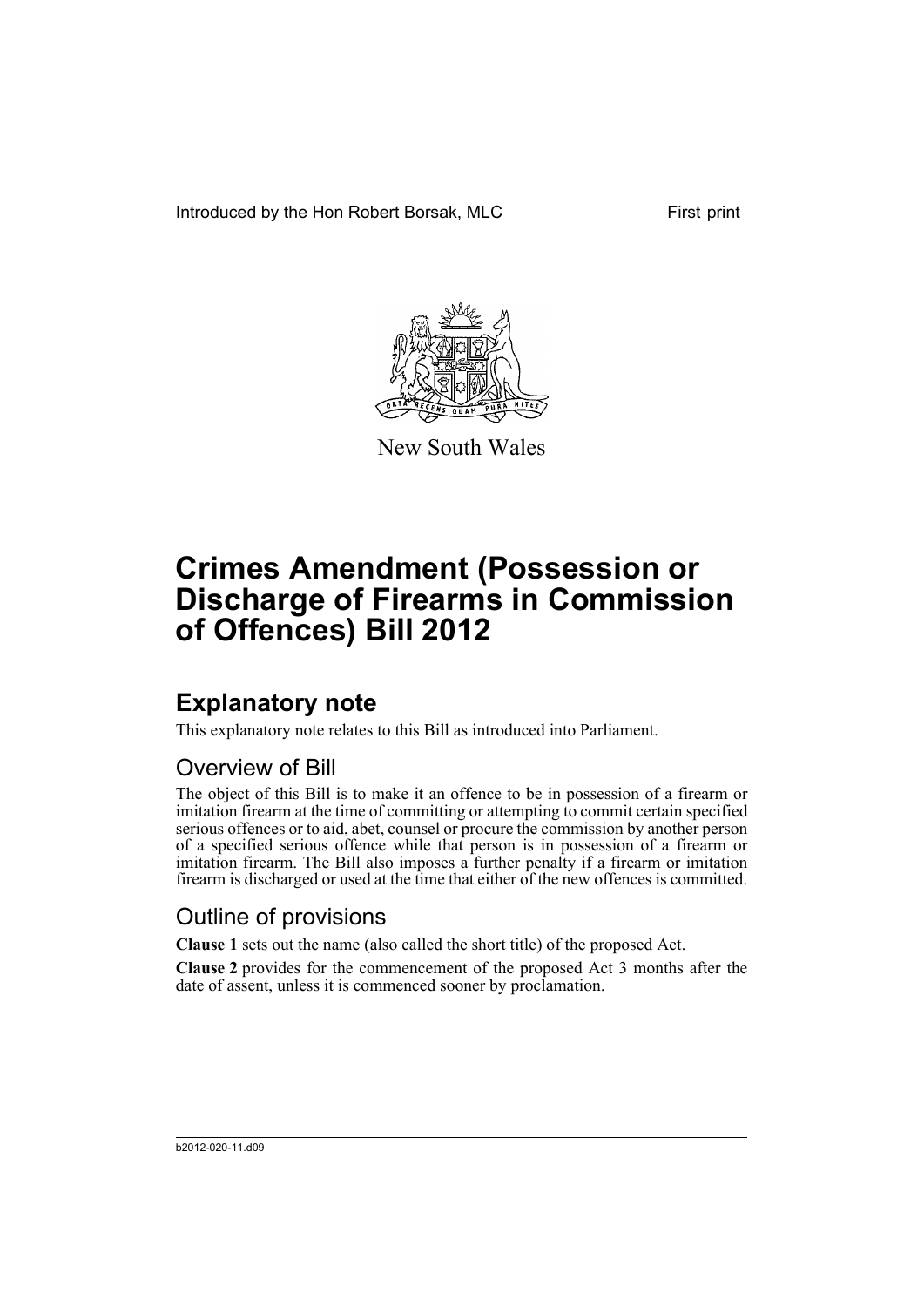Explanatory note

## **Schedule 1 Amendment of Crimes Act 1900 No 40**

**Schedule 1** inserts a new section into the *Crimes Act 1900*. Proposed section 93IA makes it an offence:

- (a) to be in possession of a firearm or imitation firearm at the time of committing or attempting to commit certain specified serious primary offences (proposed section  $\hat{9}$ 3IA (2)), or
- (b) to aid, abet, counsel or procure the commission of a specified serious primary offence by another person where that other person is in possession of a firearm or imitation firearm (proposed section 93IA (4)).

The specified serious primary offences include assault, breaking and entering, and certain sexual assaults. Further offences may be added by the regulations to those already specified in proposed section 93IA  $(1)$ .

The new offences are to be punishable by terms of imprisonment that are not less than those imposed in respect of the specified serious primary offences and which are to be served consecutively. For example, the sentence for the offence of being in possession of a firearm at the time of committing an assault will commence at the end of the sentence for the assault.

The proposed section also creates an offence that imposes a further penalty (to be served consecutively) if a firearm or imitation firearm is discharged or used at the time either of the other new offences is committed (proposed section 93IA (6)).

Under the proposed section, it will be sufficient to prove that the alleged offender had the firearm or imitation firearm in his or her possession at the time of committing or attempting to commit the specified offence—the offender need not actually inflict or threaten harm through the use of the firearm or imitation firearm.

A person will not be guilty of an offence under proposed section 93IA (2) if the person satisfies the court that he or she had a reasonable excuse for having the firearm or imitation firearm in his or her possession or had it in his or her possession for a lawful purpose (proposed section 93IA (3)).

An accomplice will not be guilty of an offence under proposed section 93IA (4) if he or she satisfies the court that the principal offender had such a defence or if the accomplice:

- (a) had terminated his or her involvement in the commission of the offence before it was committed or attempted, or
- (b) did not know and could not have reasonably been expected to have known that the other person would have or had a firearm or imitation firearm in his or her possession at the time of committing or attempting to commit the offence, or
- (c) took all reasonable steps to prevent the other person from being in possession of the firearm or imitation firearm (proposed section 93IA (5)).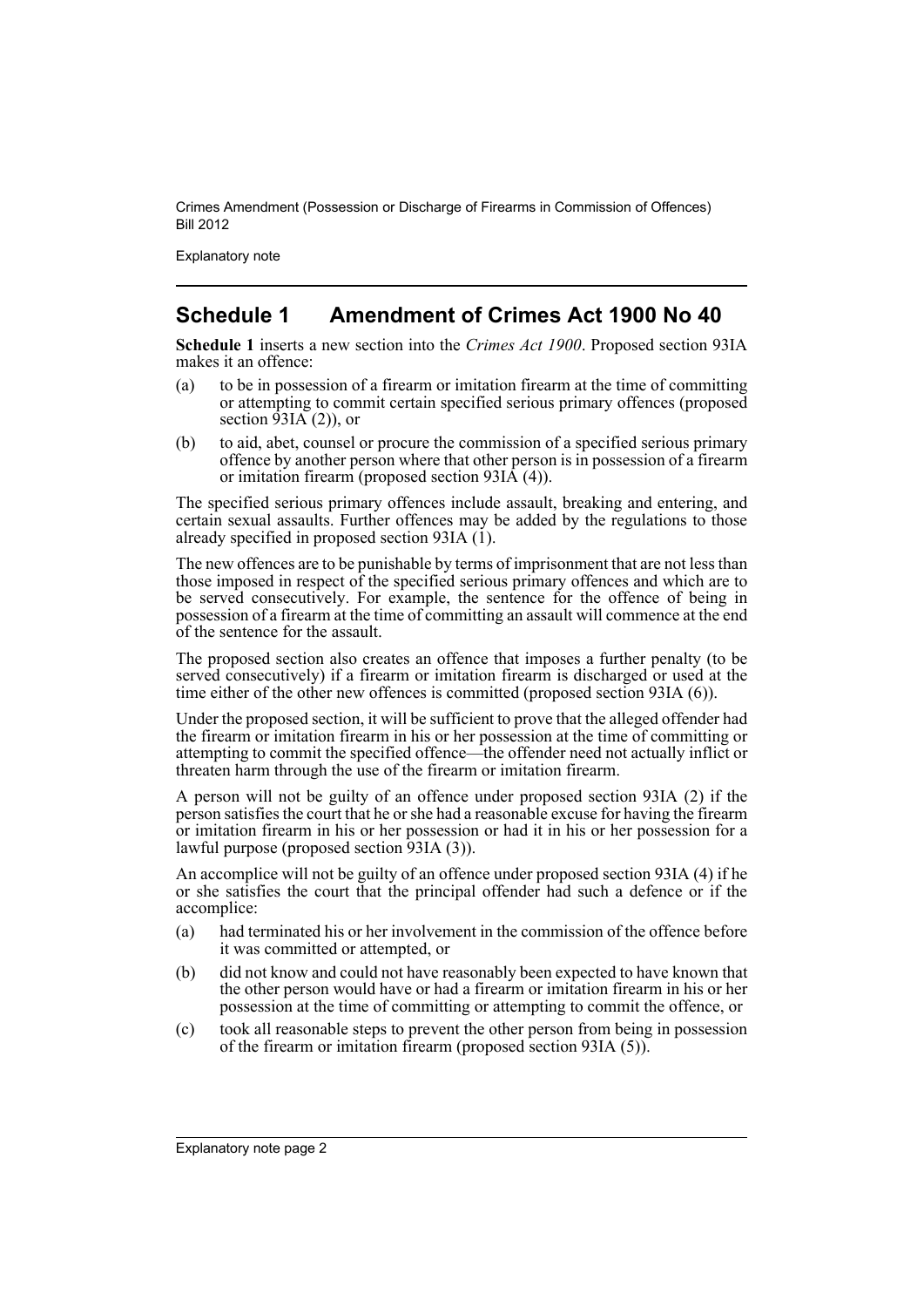Explanatory note

The proposed section excludes the operation of section 21 (General power to reduce penalties) of the *Crimes (Sentencing Procedure) Act 1999* in respect of the sentences imposed in respect of the new offences (proposed section 93IA (7)).

Provision is also made to ensure that the proposed section will not take away the liability of a person to be prosecuted for or found guilty of any of the specified serious primary offences or affect the punishment that may be imposed for such an offence (proposed section 93IA (8)).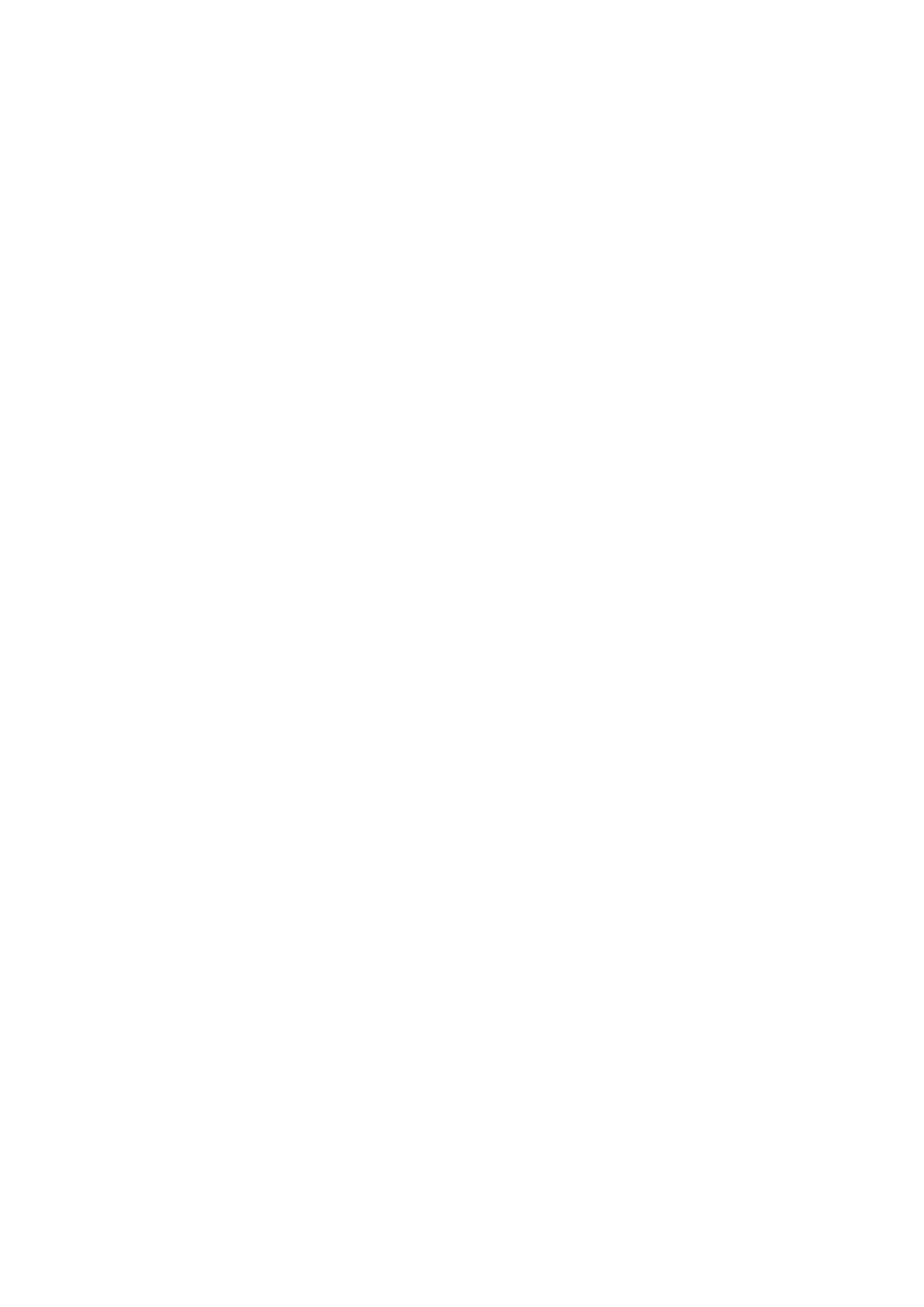Introduced by the Hon Robert Borsak, MLC First print



New South Wales

# **Crimes Amendment (Possession or Discharge of Firearms in Commission of Offences) Bill 2012**

## **Contents**

|                                               | Page |
|-----------------------------------------------|------|
| Name of Act                                   |      |
| 2 Commencement                                |      |
| Schedule 1 Amendment of Crimes Act 1900 No 40 |      |
|                                               |      |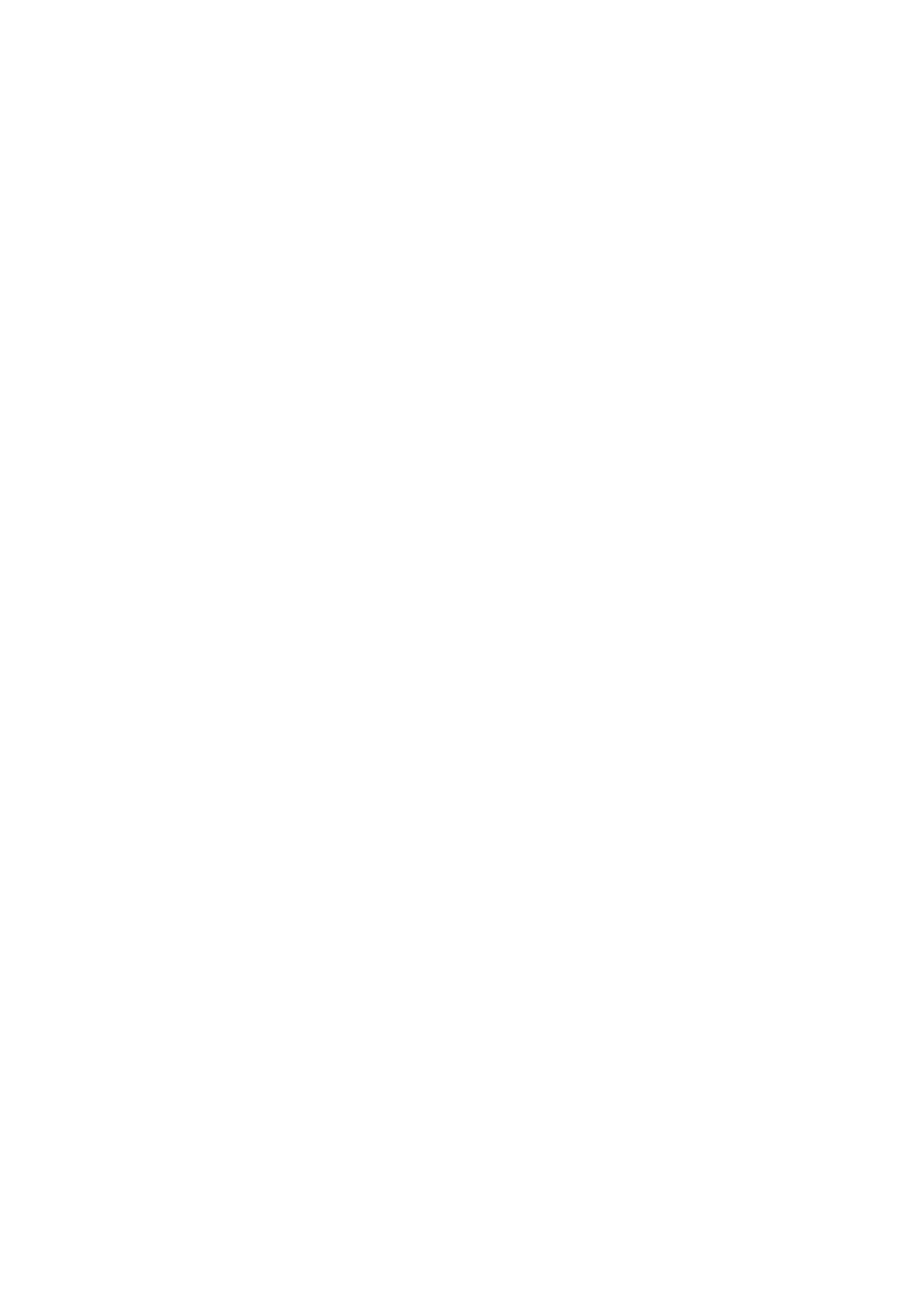

New South Wales

# **Crimes Amendment (Possession or Discharge of Firearms in Commission of Offences) Bill 2012**

No , 2012

## **A Bill for**

An Act to amend the *Crimes Act 1900* in relation to the possession or discharge of firearms when committing or attempting to commit certain offences; and for other purposes.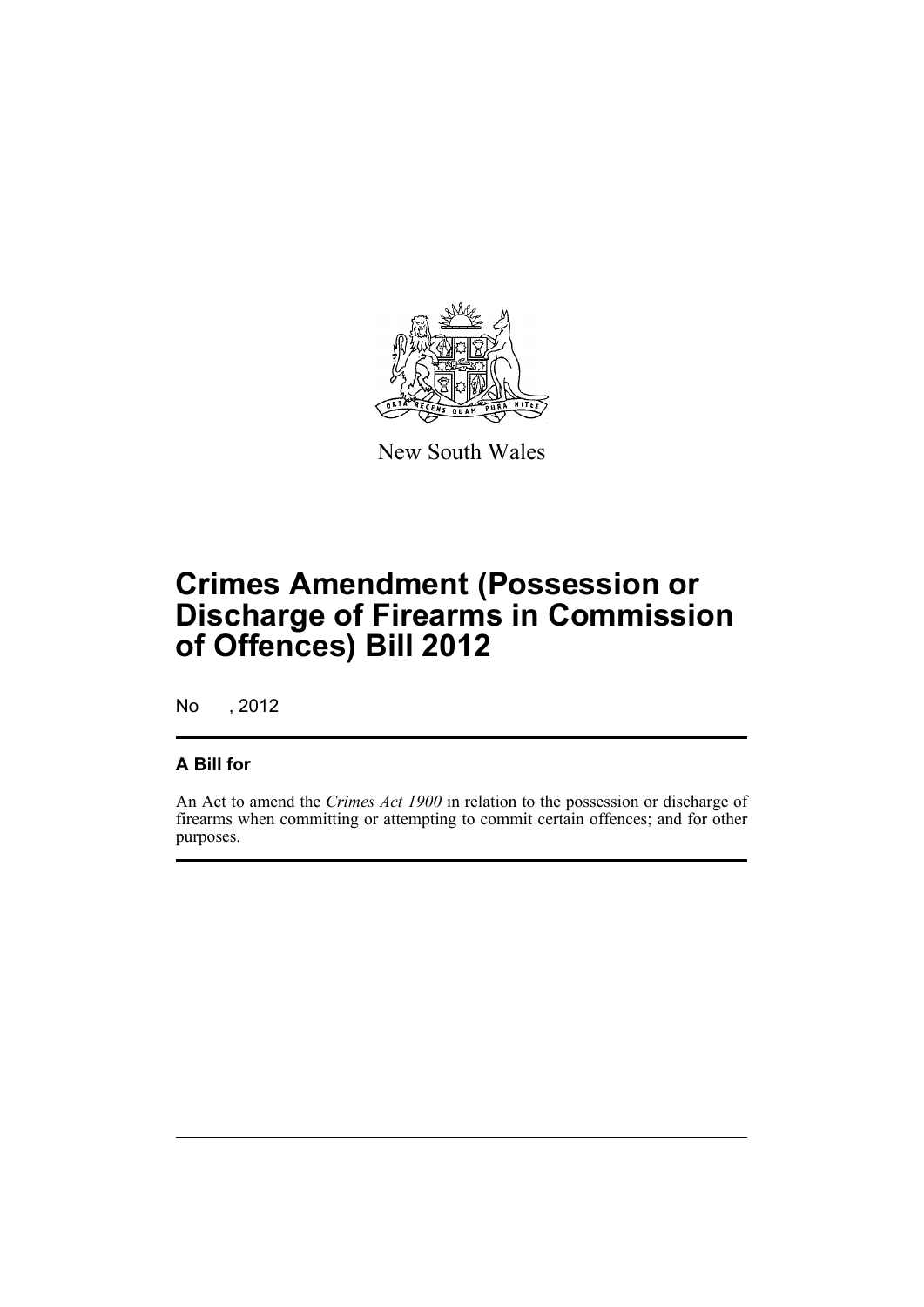<span id="page-7-1"></span><span id="page-7-0"></span>

| The Legislature of New South Wales enacts:                                                                    |               |
|---------------------------------------------------------------------------------------------------------------|---------------|
| Name of Act                                                                                                   | $\mathcal{P}$ |
| This Act is the Crimes Amendment (Possession or Discharge of<br>Firearms in Commission of Offences) Act 2012. | 3<br>4        |
| Commencement                                                                                                  | 5             |
| This Act commences 3 months after the date of assent to this Act, unless<br>sooner commenced by proclamation. | 6<br>7        |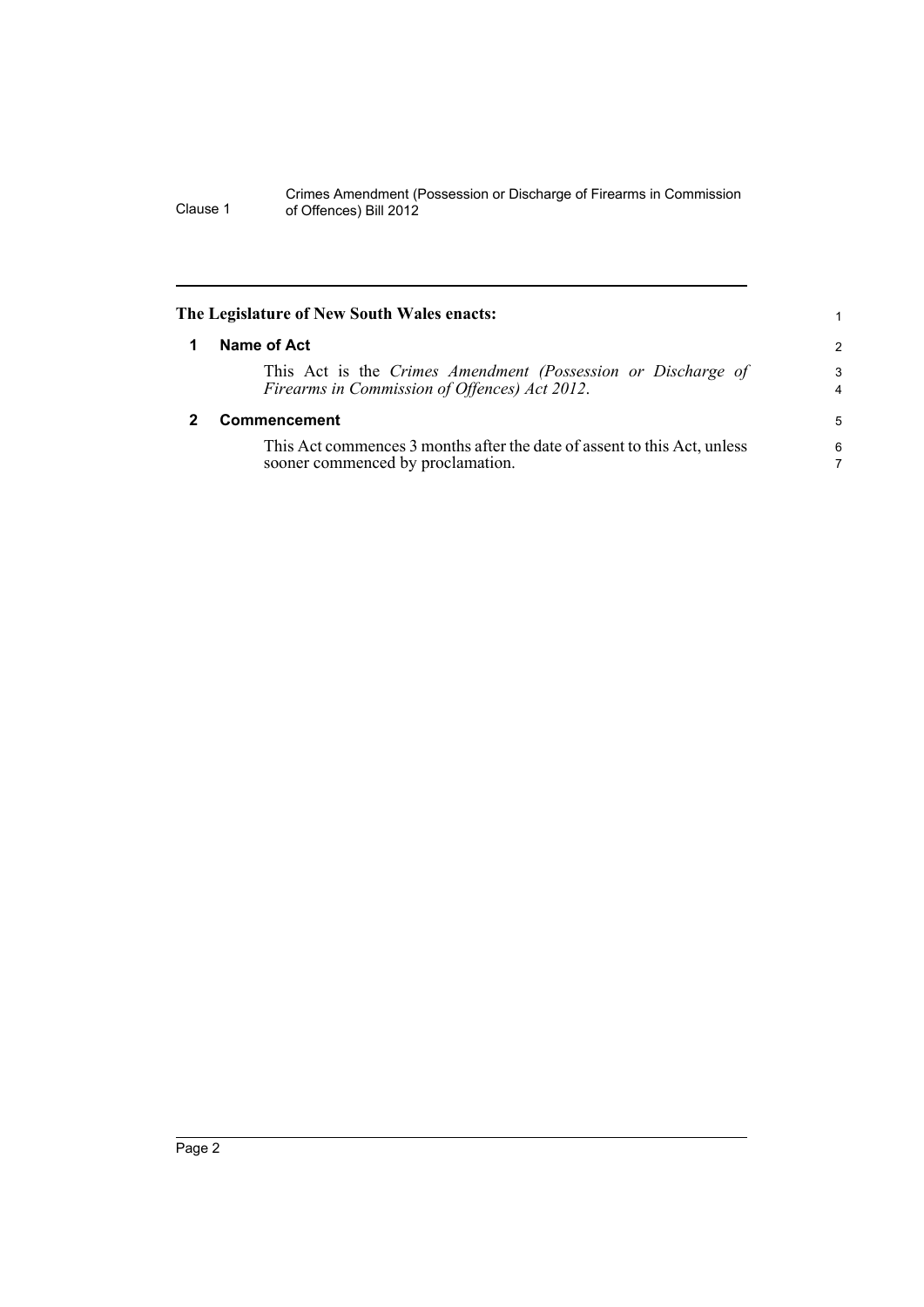Amendment of Crimes Act 1900 No 40 Schedule 1

<span id="page-8-0"></span>

| <b>Schedule 1</b> |                                                     | <b>Amendment of Crimes Act 1900 No 40</b>                                                         |                                                                                                                                                                                                                                                                                                                                                                                                                                                                                  | 1                                      |
|-------------------|-----------------------------------------------------|---------------------------------------------------------------------------------------------------|----------------------------------------------------------------------------------------------------------------------------------------------------------------------------------------------------------------------------------------------------------------------------------------------------------------------------------------------------------------------------------------------------------------------------------------------------------------------------------|----------------------------------------|
|                   | <b>Section 93IA</b>                                 |                                                                                                   |                                                                                                                                                                                                                                                                                                                                                                                                                                                                                  | $\mathbf{2}$                           |
|                   |                                                     | Insert after section 93I:                                                                         |                                                                                                                                                                                                                                                                                                                                                                                                                                                                                  | 3                                      |
| 93IA              |                                                     | Committing or attempting to commit offence while in possession<br>of firearm or imitation firearm |                                                                                                                                                                                                                                                                                                                                                                                                                                                                                  |                                        |
|                   | (1)                                                 |                                                                                                   | <b>Definition</b>                                                                                                                                                                                                                                                                                                                                                                                                                                                                | 6                                      |
|                   | In this section:                                    |                                                                                                   |                                                                                                                                                                                                                                                                                                                                                                                                                                                                                  |                                        |
|                   | serious primary offence means any of the following: |                                                                                                   |                                                                                                                                                                                                                                                                                                                                                                                                                                                                                  |                                        |
|                   |                                                     | (a)                                                                                               | an offence under section 61 (Common assault prosecuted<br>by indictment),                                                                                                                                                                                                                                                                                                                                                                                                        | 9<br>10 <sup>1</sup>                   |
|                   |                                                     | (b)                                                                                               | an offence under section 61I (Sexual assault),                                                                                                                                                                                                                                                                                                                                                                                                                                   | 11                                     |
|                   |                                                     | (c)                                                                                               | an offence under section 61J (Aggravated sexual assault),                                                                                                                                                                                                                                                                                                                                                                                                                        | 12 <sup>2</sup>                        |
|                   |                                                     | (d)                                                                                               | an offence under section 61K (Assault with intent to have<br>sexual intercourse),                                                                                                                                                                                                                                                                                                                                                                                                | 13<br>14                               |
|                   |                                                     | (e)                                                                                               | an offence under section 94 (Robbery or stealing from the<br>person),                                                                                                                                                                                                                                                                                                                                                                                                            | 15<br>16                               |
|                   |                                                     | (f)                                                                                               | an offence under section 95 (Same in circumstances of<br>aggravation),                                                                                                                                                                                                                                                                                                                                                                                                           | 17<br>18                               |
|                   |                                                     | (g)                                                                                               | an offence under section 109 (Breaking out<br><sub>of</sub><br>dwelling-house after committing, or entering with intent to<br>commit, indictable offence),                                                                                                                                                                                                                                                                                                                       | 19<br>20<br>21                         |
|                   |                                                     | (h)                                                                                               | an offence under section 111 (Entering dwelling-house),                                                                                                                                                                                                                                                                                                                                                                                                                          | 22                                     |
|                   |                                                     | (i)                                                                                               | an offence under section 112 (Breaking etc into any house<br>etc and committing serious indictable offence),                                                                                                                                                                                                                                                                                                                                                                     | 23<br>24                               |
|                   |                                                     | (i)                                                                                               | an offence under section 113 (Breaking etc into any house<br>etc with intent to commit serious indictable offence),                                                                                                                                                                                                                                                                                                                                                              | 25<br>26                               |
|                   |                                                     | (k)                                                                                               | any other offence under any law (including the common<br>law) prescribed by the regulations.                                                                                                                                                                                                                                                                                                                                                                                     | 27<br>28                               |
|                   | (2)                                                 |                                                                                                   | Possessing firearm or imitation firearm when committing or<br>attempting to commit offence                                                                                                                                                                                                                                                                                                                                                                                       | 29<br>30                               |
|                   |                                                     |                                                                                                   | A person is guilty of an offence if, at the time of committing or<br>attempting to commit a serious primary offence, the person has in<br>his or her immediate personal possession a firearm or imitation<br>firearm. A person convicted of an offence under this subsection<br>is liable to imprisonment for a specified term of not less than the<br>term imposed in respect of the commission or attempted<br>commission of the relevant serious primary offence, which is to | 31<br>32<br>33<br>34<br>35<br>36<br>37 |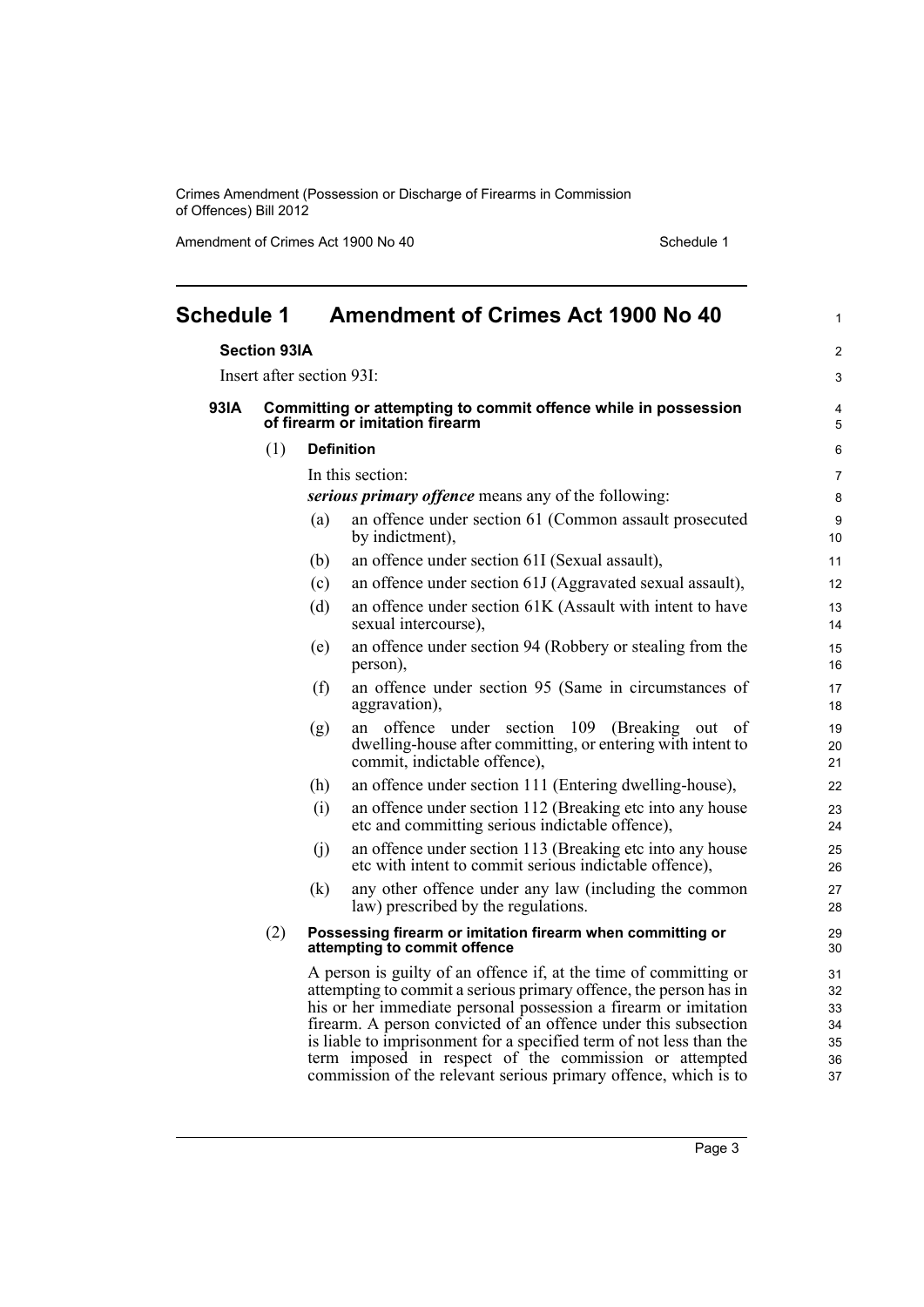Schedule 1 Amendment of Crimes Act 1900 No 40

be served consecutively on the term of any sentence imposed in respect of the commission or attempted commission of that serious primary offence.

#### (3) **Defence**

A person is not guilty of an offence under subsection (2) if the person satisfies the court that he or she had a reasonable excuse for having the firearm or imitation firearm in his or her possession or had it in his or her possession for a lawful purpose.

### (4) **Accomplices**

A person who aids, abets, counsels or procures the commission or the attempted commission by another person of a serious primary offence is liable to imprisonment for a specified term of not less than the term imposed in respect of the commission or attempted commission of the relevant serious primary offence if the other person commits the offence while having a firearm or imitation firearm in his or her possession. The term of the sentence is to be served consecutively on the term of the sentence imposed in respect of aiding, abetting, counselling or procuring the commission or attempted commission of that offence.

### (5) **Accomplice's defences**

A person is not guilty of an offence under subsection (4) if the person satisfies the court:

- (a) that the person had terminated his or her involvement in the commission of the relevant serious primary offence before the offence under subsection (4) was committed or attempted, or
- (b) that the person did not know and could not have reasonably been expected to have known that the other person would have or had a firearm or imitation firearm in his or her possession at the time of committing or attempting to commit the relevant serious primary offence, or
- (c) that the person took all reasonable steps to prevent the other person from having the firearm or imitation firearm in his or her possession, or
- (d) that the other person had a firearm or imitation firearm in his or her possession with reasonable excuse or for a lawful purpose.

### (6) **Aggravated offence**

A person is guilty of an offence under this subsection if the person commits an offence under subsection (2) or (4) and the 39 40